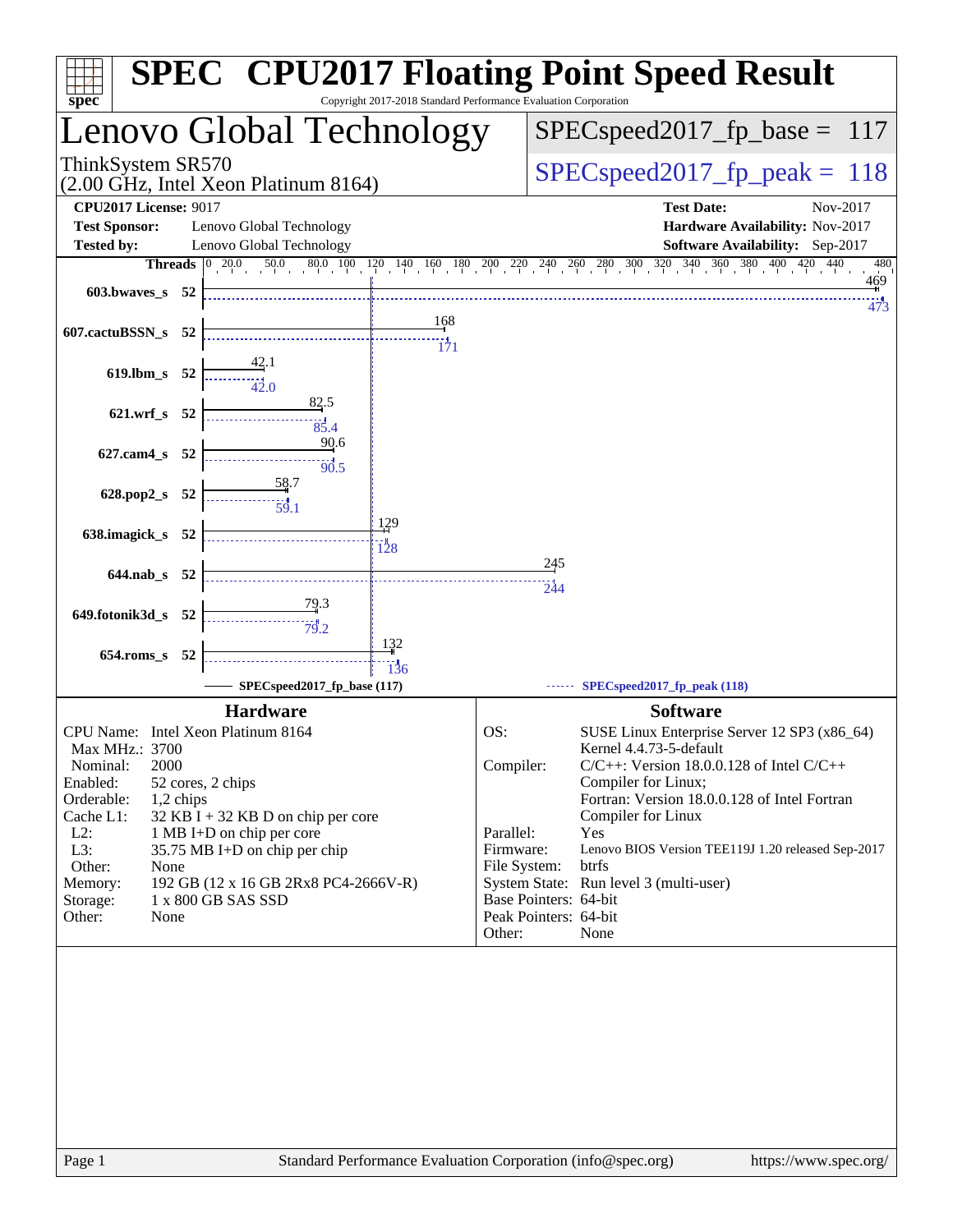

# Lenovo Global Technology

(2.00 GHz, Intel Xeon Platinum 8164)

ThinkSystem SR570<br>  $\angle Q$  Oo CHz, Intel Year Platinum 8164)<br>
SPECspeed2017 fp\_peak = 118 SPECspeed2017 fp base =  $117$ 

**[Test Sponsor:](http://www.spec.org/auto/cpu2017/Docs/result-fields.html#TestSponsor)** Lenovo Global Technology **[Hardware Availability:](http://www.spec.org/auto/cpu2017/Docs/result-fields.html#HardwareAvailability)** Nov-2017 **[Tested by:](http://www.spec.org/auto/cpu2017/Docs/result-fields.html#Testedby)** Lenovo Global Technology **[Software Availability:](http://www.spec.org/auto/cpu2017/Docs/result-fields.html#SoftwareAvailability)** Sep-2017

**[CPU2017 License:](http://www.spec.org/auto/cpu2017/Docs/result-fields.html#CPU2017License)** 9017 **[Test Date:](http://www.spec.org/auto/cpu2017/Docs/result-fields.html#TestDate)** Nov-2017

### **[Results Table](http://www.spec.org/auto/cpu2017/Docs/result-fields.html#ResultsTable)**

|                             | <b>Base</b>                      |                |       |                | <b>Peak</b> |                |       |                |                |              |                |              |                |              |
|-----------------------------|----------------------------------|----------------|-------|----------------|-------------|----------------|-------|----------------|----------------|--------------|----------------|--------------|----------------|--------------|
| <b>Benchmark</b>            | <b>Threads</b>                   | <b>Seconds</b> | Ratio | <b>Seconds</b> | Ratio       | <b>Seconds</b> | Ratio | <b>Threads</b> | <b>Seconds</b> | <b>Ratio</b> | <b>Seconds</b> | <b>Ratio</b> | <b>Seconds</b> | <b>Ratio</b> |
| 603.bwayes s                | 52                               | 126            | 470   | 126            | 468         | 126            | 469   | 52             | <u>125</u>     | 473          | 125            | 473          | 125            | 472          |
| 607.cactuBSSN s             | 52                               | 99.4           | 168   | 99.2           | 168         | 99.0           | 168   | 52             | 97.7           | 171          | 98.1           | 170          | 97.7           | <u>171</u>   |
| $619.$ lbm s                | 52                               | 124            | 42.1  | 124            | 42.1        | 124            | 42.1  | 52             | 125            | 42.0         | 125            | 42.1         | 125            | 42.0         |
| $621$ .wrf s                | 52                               | 161            | 82.4  | 160            | 82.5        | 160            | 82.7  | 52             | 155            | 85.5         | 156            | 84.7         | 155            | 85.4         |
| $627$ .cam $4$ <sub>S</sub> | 52                               | 97.9           | 90.5  | 97.9           | 90.6        | 97.7           | 90.7  | 52             | 97.9           | 90.5         | 98.1           | 90.3         | 97.6           | 90.8         |
| $628.pop2_s$                | 52                               | 201            | 59.1  | 202            | 58.7        | 208            | 57.2  | 52             | 201            | 59.1         | 204            | 58.2         | 200            | 59.4         |
| 638.imagick_s               | 52                               | 112            | 129   | 115            | 126         | 112            | 129   | 52             | 112            | 128          | 114            | 127          | 113            | <u>128</u>   |
| $644$ .nab s                | 52                               | 71.5           | 245   | 71.4           | 245         | 71.5           | 245   | 52             | 71.5           | 244          | 71.6           | 244          | 71.5           | 244          |
| 649.fotonik3d s             | 52                               | 114            | 79.8  | 115            | 79.3        | 116            | 78.5  | 52             | 115            | 79.0         | 114            | 79.8         | 115            | 79.2         |
| $654$ .roms s               | 52                               | 120            | 131   | 119            | 132         | 119            | 133   | 52             | 116            | <b>136</b>   | 116            | 135          | 116            | 136          |
|                             | $SPECspeed2017$ fp base =<br>117 |                |       |                |             |                |       |                |                |              |                |              |                |              |

**[SPECspeed2017\\_fp\\_peak =](http://www.spec.org/auto/cpu2017/Docs/result-fields.html#SPECspeed2017fppeak) 118**

Results appear in the [order in which they were run.](http://www.spec.org/auto/cpu2017/Docs/result-fields.html#RunOrder) Bold underlined text [indicates a median measurement](http://www.spec.org/auto/cpu2017/Docs/result-fields.html#Median).

### **[Operating System Notes](http://www.spec.org/auto/cpu2017/Docs/result-fields.html#OperatingSystemNotes)**

Stack size set to unlimited using "ulimit -s unlimited"

### **[General Notes](http://www.spec.org/auto/cpu2017/Docs/result-fields.html#GeneralNotes)**

Environment variables set by runcpu before the start of the run: KMP\_AFFINITY = "granularity=fine,compact" LD\_LIBRARY\_PATH = "/home/cpu2017.1.0.2.ic18.0/lib/ia32:/home/cpu2017.1.0.2.ic18.0/lib/intel64" LD\_LIBRARY\_PATH = "\$LD\_LIBRARY\_PATH:/home/cpu2017.1.0.2.ic18.0/je5.0.1-32:/home/cpu2017.1.0.2.ic18.0/je5.0.1-64"

 Binaries compiled on a system with 1x Intel Core i7-4790 CPU + 32GB RAM memory using Redhat Enterprise Linux 7.4 Transparent Huge Pages enabled by default Prior to runcpu invocation Filesystem page cache synced and cleared with: sync; echo 3> /proc/sys/vm/drop\_caches

### **[Platform Notes](http://www.spec.org/auto/cpu2017/Docs/result-fields.html#PlatformNotes)**

BIOS configuration: Choose Operating Mode set to Maximum Performance Hyper-Threading set to Disable MONITORMWAIT set to Enable Adjacent Cache Prefetch set to Disable XPT Prefetcher set to Enable LLC dead line alloc set to Disable Uncore Frequency Scaling set to disable Patrol Scrub set to disable

**(Continued on next page)**

| Page 2 | Standard Performance Evaluation Corporation (info@spec.org) | https://www.spec.org/ |
|--------|-------------------------------------------------------------|-----------------------|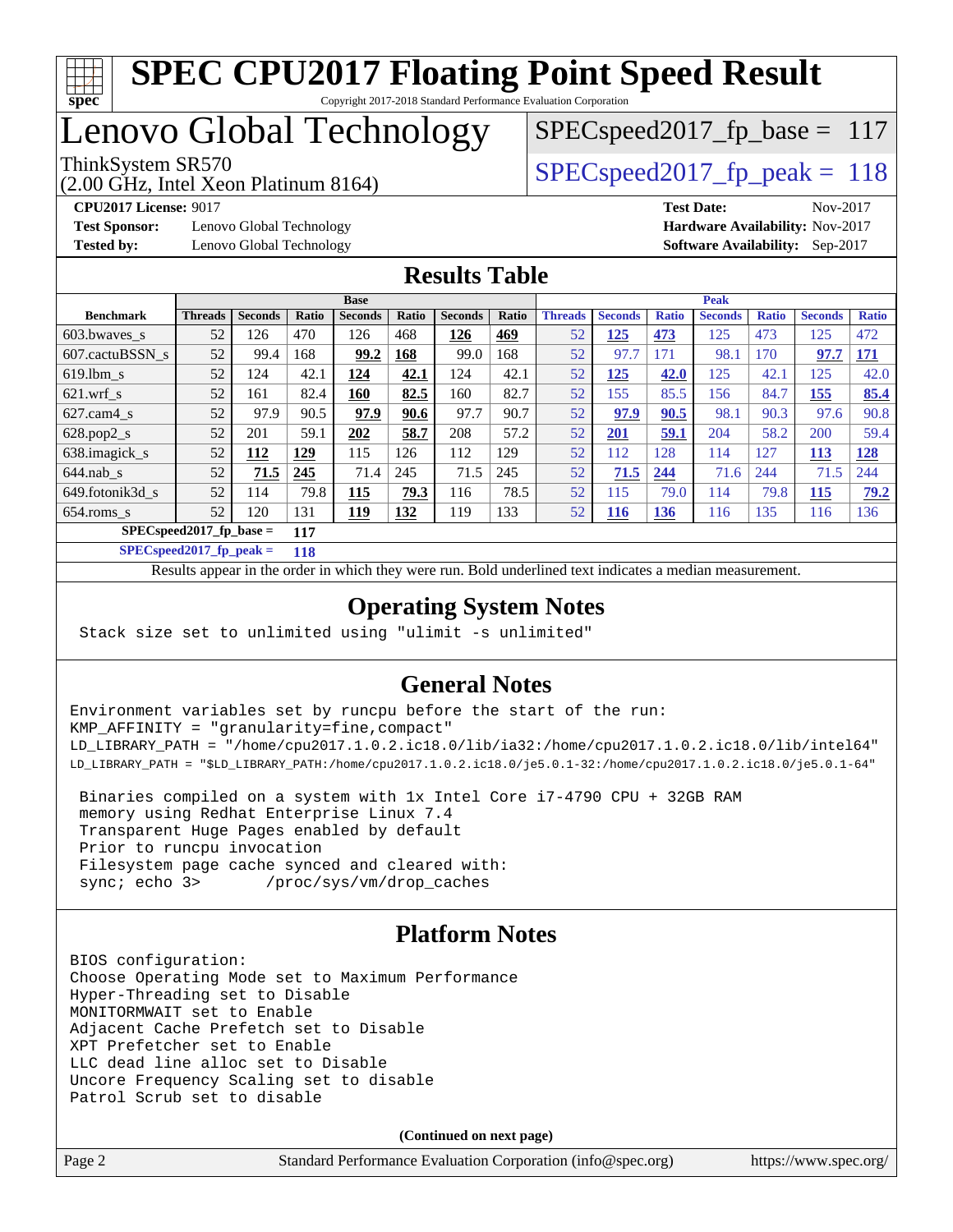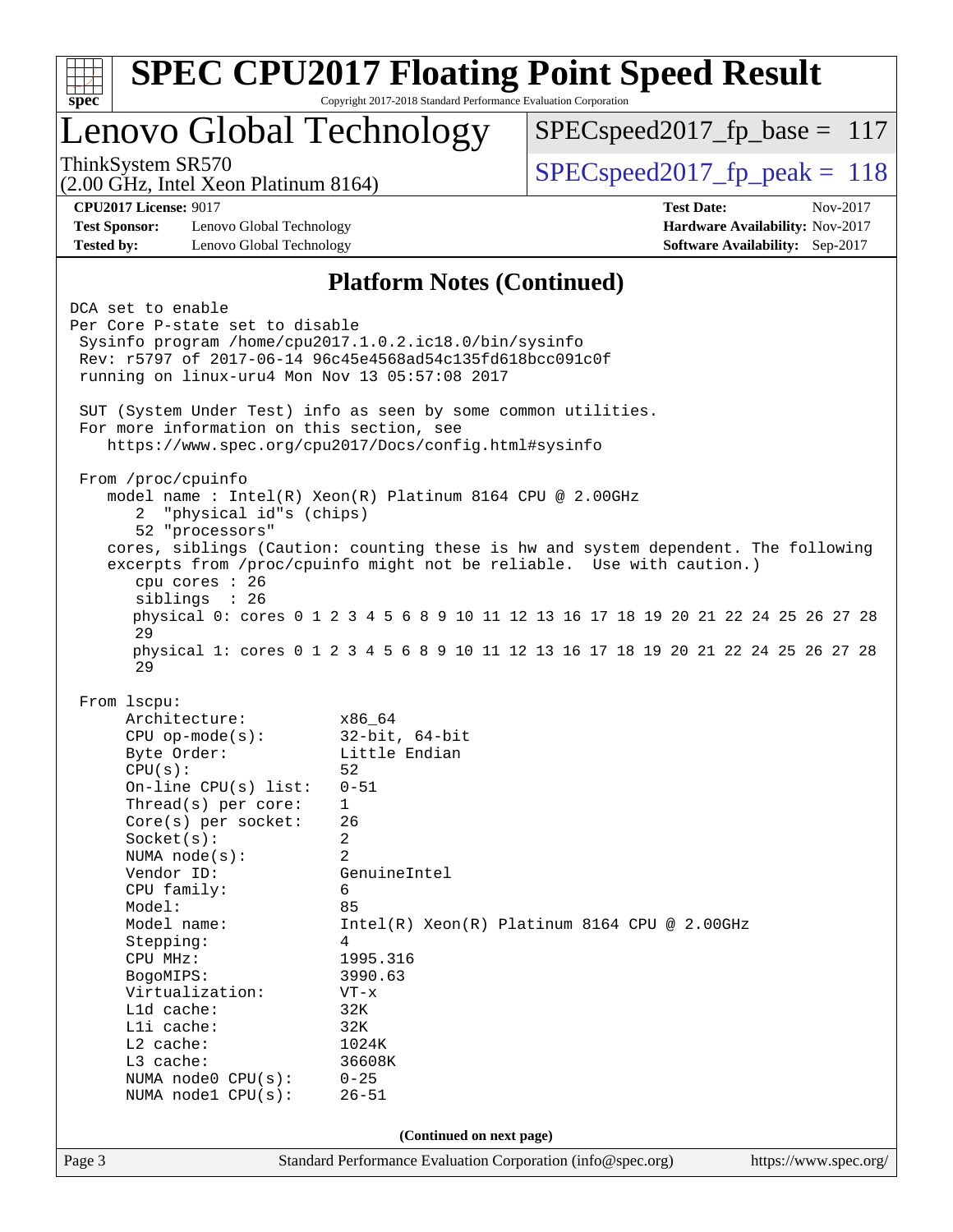| c<br>Æ<br>u<br>÷ |  |  |  |  |  |  |  |
|------------------|--|--|--|--|--|--|--|

# **[SPEC CPU2017 Floating Point Speed Result](http://www.spec.org/auto/cpu2017/Docs/result-fields.html#SPECCPU2017FloatingPointSpeedResult)**

Copyright 2017-2018 Standard Performance Evaluation Corporation

# Lenovo Global Technology

(2.00 GHz, Intel Xeon Platinum 8164)

ThinkSystem SR570<br>  $SPEC speed2017$  fp\_peak = 118

SPECspeed2017 fp base =  $117$ 

#### **[CPU2017 License:](http://www.spec.org/auto/cpu2017/Docs/result-fields.html#CPU2017License)** 9017 **[Test Date:](http://www.spec.org/auto/cpu2017/Docs/result-fields.html#TestDate)** Nov-2017

**[Test Sponsor:](http://www.spec.org/auto/cpu2017/Docs/result-fields.html#TestSponsor)** Lenovo Global Technology **[Hardware Availability:](http://www.spec.org/auto/cpu2017/Docs/result-fields.html#HardwareAvailability)** Nov-2017 **[Tested by:](http://www.spec.org/auto/cpu2017/Docs/result-fields.html#Testedby)** Lenovo Global Technology **[Software Availability:](http://www.spec.org/auto/cpu2017/Docs/result-fields.html#SoftwareAvailability)** Sep-2017

#### **[Platform Notes \(Continued\)](http://www.spec.org/auto/cpu2017/Docs/result-fields.html#PlatformNotes)**

Flags: fpu vme de pse tsc msr pae mce cx8 apic sep mtrr pge mca cmov pat pse36 clflush dts acpi mmx fxsr sse sse2 ss ht tm pbe syscall nx pdpe1gb rdtscp lm constant\_tsc art arch\_perfmon pebs bts rep\_good nopl xtopology nonstop\_tsc aperfmperf eagerfpu pni pclmulqdq dtes64 monitor ds\_cpl vmx smx est tm2 ssse3 sdbg fma cx16 xtpr pdcm pcid dca sse4\_1 sse4\_2 x2apic movbe popcnt tsc\_deadline\_timer aes xsave avx f16c rdrand lahf\_lm abm 3dnowprefetch ida arat epb pln pts dtherm intel\_pt tpr\_shadow vnmi flexpriority ept vpid fsgsbase tsc\_adjust bmi1 hle avx2 smep bmi2 erms invpcid rtm cqm mpx avx512f avx512dq rdseed adx smap clflushopt clwb avx512cd avx512bw avx512vl xsaveopt xsavec xgetbv1 cqm\_llc cqm\_occup\_llc pku ospke /proc/cpuinfo cache data cache size : 36608 KB From numactl --hardware WARNING: a numactl 'node' might or might not correspond to a physical chip. available: 2 nodes (0-1) node 0 cpus: 0 1 2 3 4 5 6 7 8 9 10 11 12 13 14 15 16 17 18 19 20 21 22 23 24 25 node 0 size: 96056 MB node 0 free: 94109 MB node 1 cpus: 26 27 28 29 30 31 32 33 34 35 36 37 38 39 40 41 42 43 44 45 46 47 48 49 50 51 node 1 size: 96747 MB node 1 free: 96146 MB node distances: node 0 1 0: 10 21 1: 21 10 From /proc/meminfo MemTotal: 197431316 kB HugePages\_Total: 0<br>Hugepagesize: 2048 kB Hugepagesize: From /etc/\*release\* /etc/\*version\* SuSE-release: SUSE Linux Enterprise Server 12 (x86\_64) VERSION = 12 PATCHLEVEL = 3 # This file is deprecated and will be removed in a future service pack or release. # Please check /etc/os-release for details about this release. os-release: NAME="SLES" VERSION="12-SP3" VERSION\_ID="12.3" PRETTY\_NAME="SUSE Linux Enterprise Server 12 SP3" ID="sles" ANSI\_COLOR="0;32" **(Continued on next page)**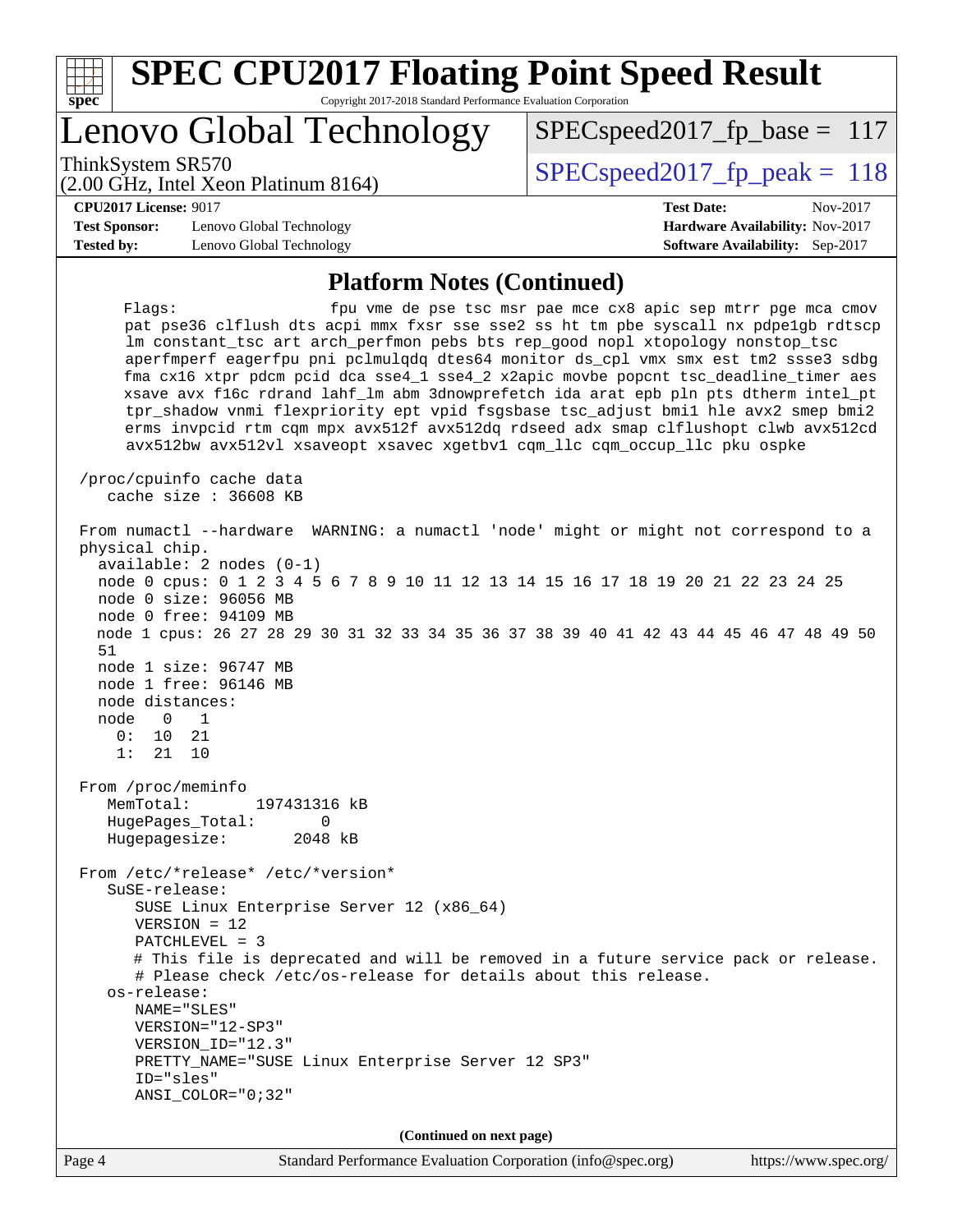| v.<br>æ<br>۱, |  |  |  |  |  |  |
|---------------|--|--|--|--|--|--|

# Lenovo Global Technology

(2.00 GHz, Intel Xeon Platinum 8164)

ThinkSystem SR570<br>  $SPEC speed2017$  fp\_peak = 118

SPECspeed2017 fp base =  $117$ 

**[CPU2017 License:](http://www.spec.org/auto/cpu2017/Docs/result-fields.html#CPU2017License)** 9017 **[Test Date:](http://www.spec.org/auto/cpu2017/Docs/result-fields.html#TestDate)** Nov-2017

**[Test Sponsor:](http://www.spec.org/auto/cpu2017/Docs/result-fields.html#TestSponsor)** Lenovo Global Technology **[Hardware Availability:](http://www.spec.org/auto/cpu2017/Docs/result-fields.html#HardwareAvailability)** Nov-2017 **[Tested by:](http://www.spec.org/auto/cpu2017/Docs/result-fields.html#Testedby)** Lenovo Global Technology **[Software Availability:](http://www.spec.org/auto/cpu2017/Docs/result-fields.html#SoftwareAvailability)** Sep-2017

#### **[Platform Notes \(Continued\)](http://www.spec.org/auto/cpu2017/Docs/result-fields.html#PlatformNotes)**

CPE\_NAME="cpe:/o:suse:sles:12:sp3"

uname -a:

 Linux linux-uru4 4.4.73-5-default #1 SMP Tue Jul 4 15:33:39 UTC 2017 (b7ce4e4) x86\_64 x86\_64 x86\_64 GNU/Linux

run-level 3 Nov 12 12:19

 SPEC is set to: /home/cpu2017.1.0.2.ic18.0 Filesystem Type Size Used Avail Use% Mounted on /dev/sdb2 btrfs 744G 25G 719G 4% /home

 Additional information from dmidecode follows. WARNING: Use caution when you interpret this section. The 'dmidecode' program reads system data which is "intended to allow hardware to be accurately determined", but the intent may not be met, as there are frequent changes to hardware, firmware, and the "DMTF SMBIOS" standard. BIOS Lenovo -[TEE119J-1.20]- 09/06/2017 Memory: 4x NO DIMM NO DIMM 12x Samsung M393A2K43BB1-CTD 16 GB 2 rank 2666

(End of data from sysinfo program)

#### **[Compiler Version Notes](http://www.spec.org/auto/cpu2017/Docs/result-fields.html#CompilerVersionNotes)**

| CC 619.1bm_s(base) 638.imagick_s(base, peak) 644.nab_s(base, peak)                                                         |  |  |  |  |  |  |
|----------------------------------------------------------------------------------------------------------------------------|--|--|--|--|--|--|
| icc (ICC) 18.0.0 20170811<br>Copyright (C) 1985-2017 Intel Corporation. All rights reserved.                               |  |  |  |  |  |  |
|                                                                                                                            |  |  |  |  |  |  |
| $CC$ 619.1bm $s$ (peak)                                                                                                    |  |  |  |  |  |  |
| icc (ICC) 18.0.0 20170811<br>Copyright (C) 1985-2017 Intel Corporation. All rights reserved.                               |  |  |  |  |  |  |
| FC 607.cactuBSSN_s(base)                                                                                                   |  |  |  |  |  |  |
| icpc (ICC) 18.0.0 20170811<br>Copyright (C) 1985-2017 Intel Corporation. All rights reserved.<br>icc (ICC) 18.0.0 20170811 |  |  |  |  |  |  |
| Copyright (C) 1985-2017 Intel Corporation. All rights reserved.                                                            |  |  |  |  |  |  |
| (Continued on next page)                                                                                                   |  |  |  |  |  |  |

Page 5 Standard Performance Evaluation Corporation [\(info@spec.org\)](mailto:info@spec.org) <https://www.spec.org/>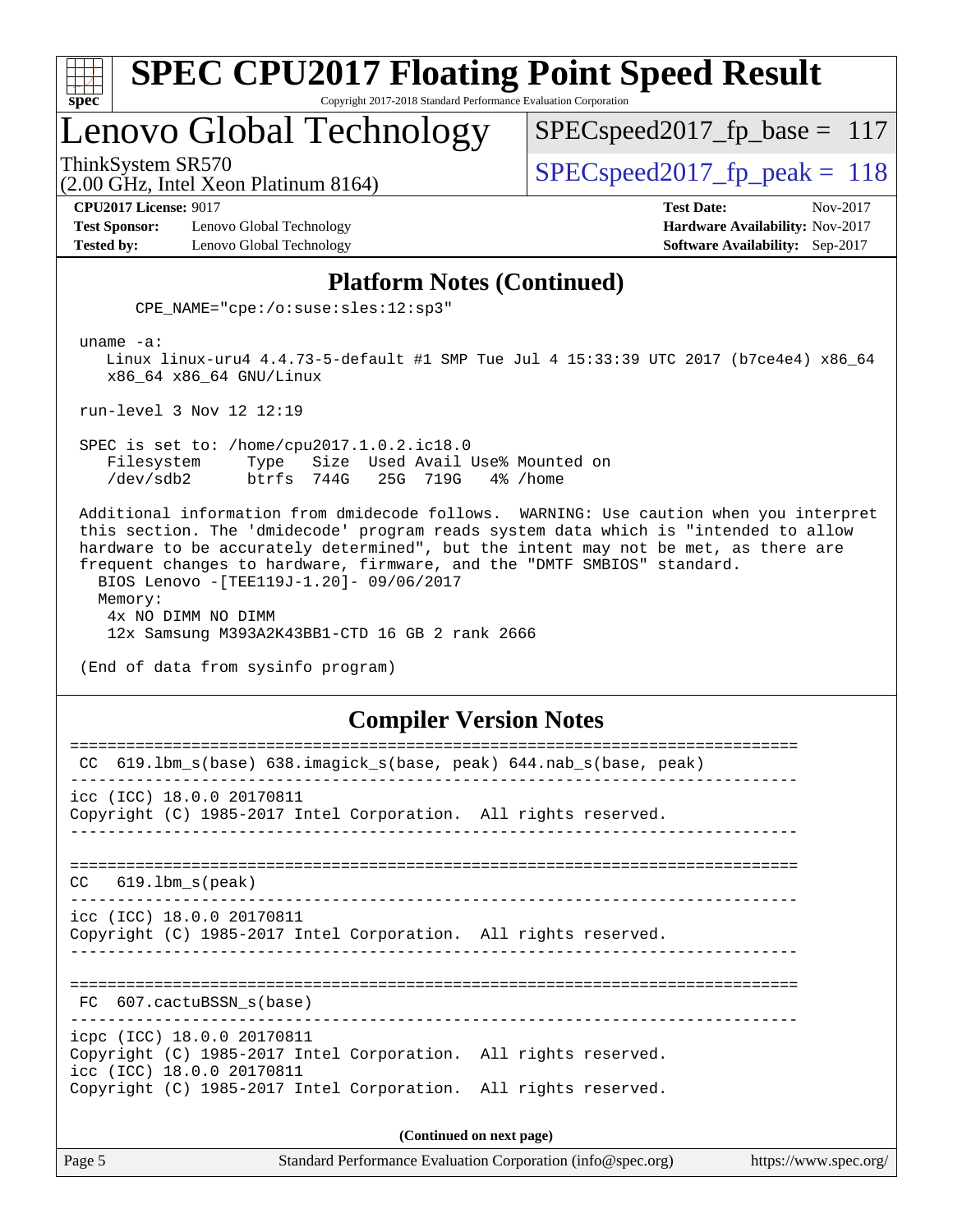| u<br>г |  |  |  |  |  |  |
|--------|--|--|--|--|--|--|

# **[SPEC CPU2017 Floating Point Speed Result](http://www.spec.org/auto/cpu2017/Docs/result-fields.html#SPECCPU2017FloatingPointSpeedResult)**

Copyright 2017-2018 Standard Performance Evaluation Corporation

Lenovo Global Technology

 $SPEC speed2017_fp\_base = 117$ 

(2.00 GHz, Intel Xeon Platinum 8164)

ThinkSystem SR570<br>  $(2.00 \text{ GHz. Intel } \text{Yeen Platinum } 8164)$  [SPECspeed2017\\_fp\\_peak =](http://www.spec.org/auto/cpu2017/Docs/result-fields.html#SPECspeed2017fppeak) 118

**[Test Sponsor:](http://www.spec.org/auto/cpu2017/Docs/result-fields.html#TestSponsor)** Lenovo Global Technology **[Hardware Availability:](http://www.spec.org/auto/cpu2017/Docs/result-fields.html#HardwareAvailability)** Nov-2017 **[Tested by:](http://www.spec.org/auto/cpu2017/Docs/result-fields.html#Testedby)** Lenovo Global Technology **[Software Availability:](http://www.spec.org/auto/cpu2017/Docs/result-fields.html#SoftwareAvailability)** Sep-2017

**[CPU2017 License:](http://www.spec.org/auto/cpu2017/Docs/result-fields.html#CPU2017License)** 9017 **[Test Date:](http://www.spec.org/auto/cpu2017/Docs/result-fields.html#TestDate)** Nov-2017

#### **[Compiler Version Notes \(Continued\)](http://www.spec.org/auto/cpu2017/Docs/result-fields.html#CompilerVersionNotes)**

| ifort (IFORT) 18.0.0 20170811<br>Copyright (C) 1985-2017 Intel Corporation. All rights reserved.                                                                                                 |  |                                       |
|--------------------------------------------------------------------------------------------------------------------------------------------------------------------------------------------------|--|---------------------------------------|
| FC 607.cactuBSSN_s(peak)                                                                                                                                                                         |  |                                       |
| icpc (ICC) 18.0.0 20170811<br>Copyright (C) 1985-2017 Intel Corporation. All rights reserved.<br>icc (ICC) 18.0.0 20170811<br>Copyright (C) 1985-2017 Intel Corporation. All rights reserved.    |  |                                       |
| ifort (IFORT) 18.0.0 20170811<br>Copyright (C) 1985-2017 Intel Corporation. All rights reserved.                                                                                                 |  |                                       |
|                                                                                                                                                                                                  |  | ================================      |
| FC 603.bwaves_s(base) 649.fotonik3d_s(base) 654.roms_s(base)                                                                                                                                     |  |                                       |
| ifort (IFORT) 18.0.0 20170811<br>Copyright (C) 1985-2017 Intel Corporation. All rights reserved.                                                                                                 |  |                                       |
| 603.bwaves_s(peak) 649.fotonik3d_s(peak) 654.roms_s(peak)<br>FC.                                                                                                                                 |  |                                       |
| ifort (IFORT) 18.0.0 20170811<br>Copyright (C) 1985-2017 Intel Corporation. All rights reserved.                                                                                                 |  |                                       |
| CC 621.wrf_s(base) 627.cam4_s(base, peak) 628.pop2_s(base)                                                                                                                                       |  |                                       |
| ifort (IFORT) 18.0.0 20170811<br>Copyright (C) 1985-2017 Intel Corporation. All rights reserved.<br>icc (ICC) 18.0.0 20170811                                                                    |  |                                       |
| Copyright (C) 1985-2017 Intel Corporation. All rights reserved.                                                                                                                                  |  |                                       |
| $621.wrf_s(peak)$ $628.pop2_s(peak)$<br>CC.                                                                                                                                                      |  | ===================================== |
| ifort (IFORT) 18.0.0 20170811<br>Copyright (C) 1985-2017 Intel Corporation. All rights reserved.<br>icc (ICC) 18.0.0 20170811<br>Copyright (C) 1985-2017 Intel Corporation. All rights reserved. |  |                                       |
|                                                                                                                                                                                                  |  |                                       |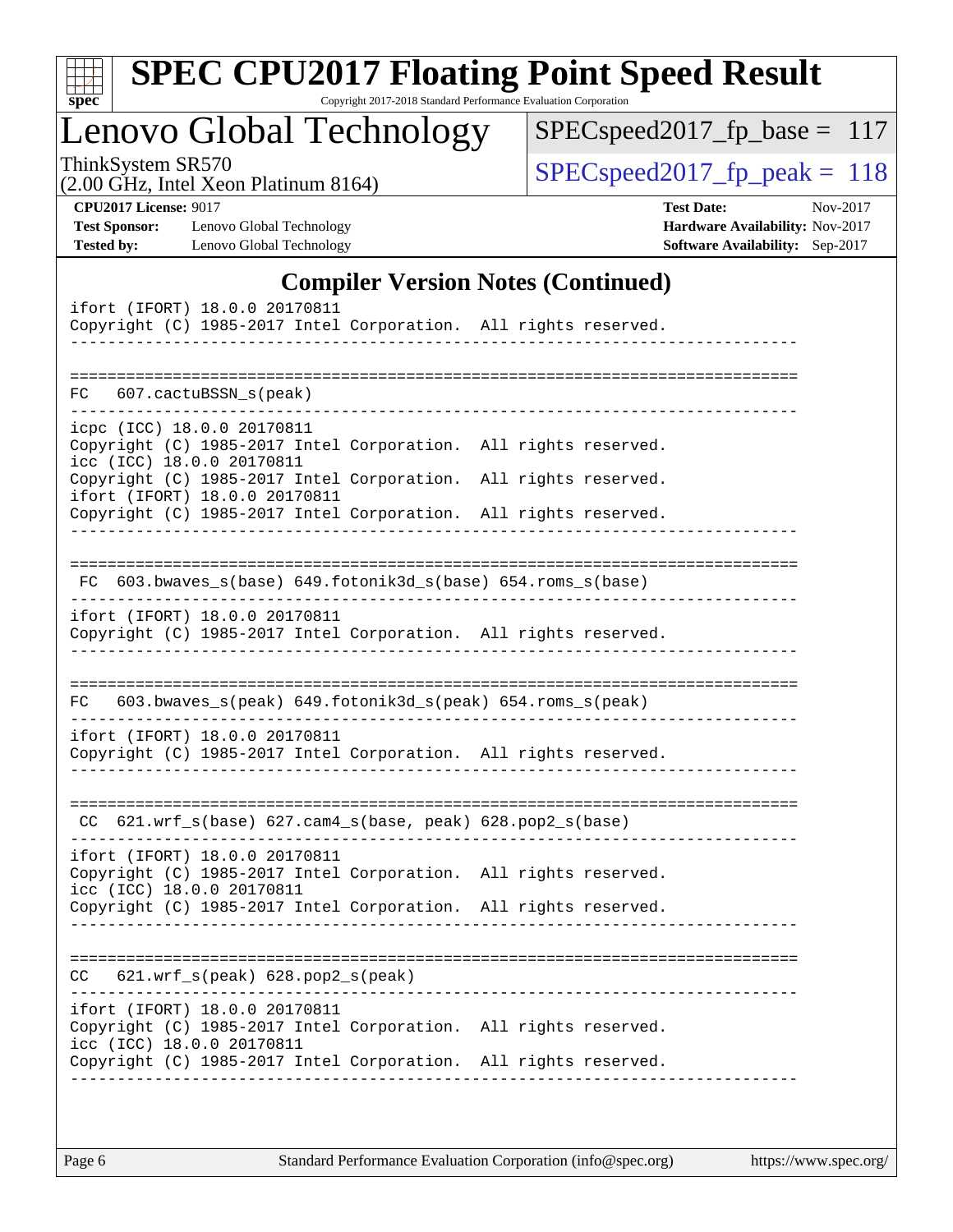

# Lenovo Global Technology

SPECspeed2017 fp base =  $117$ 

ThinkSystem SR570<br>  $\angle Q$  Oo CHz, Intel Year Platinum 8164)<br>
SPECspeed2017 fp\_peak = 118

### (2.00 GHz, Intel Xeon Platinum 8164)

**[Test Sponsor:](http://www.spec.org/auto/cpu2017/Docs/result-fields.html#TestSponsor)** Lenovo Global Technology **[Hardware Availability:](http://www.spec.org/auto/cpu2017/Docs/result-fields.html#HardwareAvailability)** Nov-2017 **[Tested by:](http://www.spec.org/auto/cpu2017/Docs/result-fields.html#Testedby)** Lenovo Global Technology **[Software Availability:](http://www.spec.org/auto/cpu2017/Docs/result-fields.html#SoftwareAvailability)** Sep-2017

**[CPU2017 License:](http://www.spec.org/auto/cpu2017/Docs/result-fields.html#CPU2017License)** 9017 **[Test Date:](http://www.spec.org/auto/cpu2017/Docs/result-fields.html#TestDate)** Nov-2017

### **[Base Compiler Invocation](http://www.spec.org/auto/cpu2017/Docs/result-fields.html#BaseCompilerInvocation)**

[C benchmarks](http://www.spec.org/auto/cpu2017/Docs/result-fields.html#Cbenchmarks):

[icc](http://www.spec.org/cpu2017/results/res2017q4/cpu2017-20171114-00707.flags.html#user_CCbase_intel_icc_18.0_66fc1ee009f7361af1fbd72ca7dcefbb700085f36577c54f309893dd4ec40d12360134090235512931783d35fd58c0460139e722d5067c5574d8eaf2b3e37e92)

[Fortran benchmarks:](http://www.spec.org/auto/cpu2017/Docs/result-fields.html#Fortranbenchmarks) [ifort](http://www.spec.org/cpu2017/results/res2017q4/cpu2017-20171114-00707.flags.html#user_FCbase_intel_ifort_18.0_8111460550e3ca792625aed983ce982f94888b8b503583aa7ba2b8303487b4d8a21a13e7191a45c5fd58ff318f48f9492884d4413fa793fd88dd292cad7027ca)

[Benchmarks using both Fortran and C](http://www.spec.org/auto/cpu2017/Docs/result-fields.html#BenchmarksusingbothFortranandC): [ifort](http://www.spec.org/cpu2017/results/res2017q4/cpu2017-20171114-00707.flags.html#user_CC_FCbase_intel_ifort_18.0_8111460550e3ca792625aed983ce982f94888b8b503583aa7ba2b8303487b4d8a21a13e7191a45c5fd58ff318f48f9492884d4413fa793fd88dd292cad7027ca) [icc](http://www.spec.org/cpu2017/results/res2017q4/cpu2017-20171114-00707.flags.html#user_CC_FCbase_intel_icc_18.0_66fc1ee009f7361af1fbd72ca7dcefbb700085f36577c54f309893dd4ec40d12360134090235512931783d35fd58c0460139e722d5067c5574d8eaf2b3e37e92)

[Benchmarks using Fortran, C, and C++](http://www.spec.org/auto/cpu2017/Docs/result-fields.html#BenchmarksusingFortranCandCXX): [icpc](http://www.spec.org/cpu2017/results/res2017q4/cpu2017-20171114-00707.flags.html#user_CC_CXX_FCbase_intel_icpc_18.0_c510b6838c7f56d33e37e94d029a35b4a7bccf4766a728ee175e80a419847e808290a9b78be685c44ab727ea267ec2f070ec5dc83b407c0218cded6866a35d07) [icc](http://www.spec.org/cpu2017/results/res2017q4/cpu2017-20171114-00707.flags.html#user_CC_CXX_FCbase_intel_icc_18.0_66fc1ee009f7361af1fbd72ca7dcefbb700085f36577c54f309893dd4ec40d12360134090235512931783d35fd58c0460139e722d5067c5574d8eaf2b3e37e92) [ifort](http://www.spec.org/cpu2017/results/res2017q4/cpu2017-20171114-00707.flags.html#user_CC_CXX_FCbase_intel_ifort_18.0_8111460550e3ca792625aed983ce982f94888b8b503583aa7ba2b8303487b4d8a21a13e7191a45c5fd58ff318f48f9492884d4413fa793fd88dd292cad7027ca)

### **[Base Portability Flags](http://www.spec.org/auto/cpu2017/Docs/result-fields.html#BasePortabilityFlags)**

 603.bwaves\_s: [-DSPEC\\_LP64](http://www.spec.org/cpu2017/results/res2017q4/cpu2017-20171114-00707.flags.html#suite_basePORTABILITY603_bwaves_s_DSPEC_LP64) 607.cactuBSSN\_s: [-DSPEC\\_LP64](http://www.spec.org/cpu2017/results/res2017q4/cpu2017-20171114-00707.flags.html#suite_basePORTABILITY607_cactuBSSN_s_DSPEC_LP64) 619.lbm\_s: [-DSPEC\\_LP64](http://www.spec.org/cpu2017/results/res2017q4/cpu2017-20171114-00707.flags.html#suite_basePORTABILITY619_lbm_s_DSPEC_LP64) 621.wrf\_s: [-DSPEC\\_LP64](http://www.spec.org/cpu2017/results/res2017q4/cpu2017-20171114-00707.flags.html#suite_basePORTABILITY621_wrf_s_DSPEC_LP64) [-DSPEC\\_CASE\\_FLAG](http://www.spec.org/cpu2017/results/res2017q4/cpu2017-20171114-00707.flags.html#b621.wrf_s_baseCPORTABILITY_DSPEC_CASE_FLAG) [-convert big\\_endian](http://www.spec.org/cpu2017/results/res2017q4/cpu2017-20171114-00707.flags.html#user_baseFPORTABILITY621_wrf_s_convert_big_endian_c3194028bc08c63ac5d04de18c48ce6d347e4e562e8892b8bdbdc0214820426deb8554edfa529a3fb25a586e65a3d812c835984020483e7e73212c4d31a38223) 627.cam4\_s: [-DSPEC\\_LP64](http://www.spec.org/cpu2017/results/res2017q4/cpu2017-20171114-00707.flags.html#suite_basePORTABILITY627_cam4_s_DSPEC_LP64) [-DSPEC\\_CASE\\_FLAG](http://www.spec.org/cpu2017/results/res2017q4/cpu2017-20171114-00707.flags.html#b627.cam4_s_baseCPORTABILITY_DSPEC_CASE_FLAG) 628.pop2\_s: [-DSPEC\\_LP64](http://www.spec.org/cpu2017/results/res2017q4/cpu2017-20171114-00707.flags.html#suite_basePORTABILITY628_pop2_s_DSPEC_LP64) [-DSPEC\\_CASE\\_FLAG](http://www.spec.org/cpu2017/results/res2017q4/cpu2017-20171114-00707.flags.html#b628.pop2_s_baseCPORTABILITY_DSPEC_CASE_FLAG) [-convert big\\_endian](http://www.spec.org/cpu2017/results/res2017q4/cpu2017-20171114-00707.flags.html#user_baseFPORTABILITY628_pop2_s_convert_big_endian_c3194028bc08c63ac5d04de18c48ce6d347e4e562e8892b8bdbdc0214820426deb8554edfa529a3fb25a586e65a3d812c835984020483e7e73212c4d31a38223) [-assume byterecl](http://www.spec.org/cpu2017/results/res2017q4/cpu2017-20171114-00707.flags.html#user_baseFPORTABILITY628_pop2_s_assume_byterecl_7e47d18b9513cf18525430bbf0f2177aa9bf368bc7a059c09b2c06a34b53bd3447c950d3f8d6c70e3faf3a05c8557d66a5798b567902e8849adc142926523472) 638.imagick\_s: [-DSPEC\\_LP64](http://www.spec.org/cpu2017/results/res2017q4/cpu2017-20171114-00707.flags.html#suite_basePORTABILITY638_imagick_s_DSPEC_LP64) 644.nab\_s: [-DSPEC\\_LP64](http://www.spec.org/cpu2017/results/res2017q4/cpu2017-20171114-00707.flags.html#suite_basePORTABILITY644_nab_s_DSPEC_LP64) 649.fotonik3d\_s: [-DSPEC\\_LP64](http://www.spec.org/cpu2017/results/res2017q4/cpu2017-20171114-00707.flags.html#suite_basePORTABILITY649_fotonik3d_s_DSPEC_LP64) 654.roms\_s: [-DSPEC\\_LP64](http://www.spec.org/cpu2017/results/res2017q4/cpu2017-20171114-00707.flags.html#suite_basePORTABILITY654_roms_s_DSPEC_LP64)

### **[Base Optimization Flags](http://www.spec.org/auto/cpu2017/Docs/result-fields.html#BaseOptimizationFlags)**

[C benchmarks](http://www.spec.org/auto/cpu2017/Docs/result-fields.html#Cbenchmarks):

[-xCORE-AVX512](http://www.spec.org/cpu2017/results/res2017q4/cpu2017-20171114-00707.flags.html#user_CCbase_f-xCORE-AVX512) [-ipo](http://www.spec.org/cpu2017/results/res2017q4/cpu2017-20171114-00707.flags.html#user_CCbase_f-ipo) [-O3](http://www.spec.org/cpu2017/results/res2017q4/cpu2017-20171114-00707.flags.html#user_CCbase_f-O3) [-no-prec-div](http://www.spec.org/cpu2017/results/res2017q4/cpu2017-20171114-00707.flags.html#user_CCbase_f-no-prec-div) [-qopt-prefetch](http://www.spec.org/cpu2017/results/res2017q4/cpu2017-20171114-00707.flags.html#user_CCbase_f-qopt-prefetch) [-ffinite-math-only](http://www.spec.org/cpu2017/results/res2017q4/cpu2017-20171114-00707.flags.html#user_CCbase_f_finite_math_only_cb91587bd2077682c4b38af759c288ed7c732db004271a9512da14a4f8007909a5f1427ecbf1a0fb78ff2a814402c6114ac565ca162485bbcae155b5e4258871) [-qopt-mem-layout-trans=3](http://www.spec.org/cpu2017/results/res2017q4/cpu2017-20171114-00707.flags.html#user_CCbase_f-qopt-mem-layout-trans_de80db37974c74b1f0e20d883f0b675c88c3b01e9d123adea9b28688d64333345fb62bc4a798493513fdb68f60282f9a726aa07f478b2f7113531aecce732043) [-qopenmp](http://www.spec.org/cpu2017/results/res2017q4/cpu2017-20171114-00707.flags.html#user_CCbase_qopenmp_16be0c44f24f464004c6784a7acb94aca937f053568ce72f94b139a11c7c168634a55f6653758ddd83bcf7b8463e8028bb0b48b77bcddc6b78d5d95bb1df2967) [-DSPEC\\_OPENMP](http://www.spec.org/cpu2017/results/res2017q4/cpu2017-20171114-00707.flags.html#suite_CCbase_DSPEC_OPENMP)

[Fortran benchmarks](http://www.spec.org/auto/cpu2017/Docs/result-fields.html#Fortranbenchmarks):

-DSPEC OPENMP [-xCORE-AVX512](http://www.spec.org/cpu2017/results/res2017q4/cpu2017-20171114-00707.flags.html#user_FCbase_f-xCORE-AVX512) [-ipo](http://www.spec.org/cpu2017/results/res2017q4/cpu2017-20171114-00707.flags.html#user_FCbase_f-ipo) [-O3](http://www.spec.org/cpu2017/results/res2017q4/cpu2017-20171114-00707.flags.html#user_FCbase_f-O3) [-no-prec-div](http://www.spec.org/cpu2017/results/res2017q4/cpu2017-20171114-00707.flags.html#user_FCbase_f-no-prec-div) [-qopt-prefetch](http://www.spec.org/cpu2017/results/res2017q4/cpu2017-20171114-00707.flags.html#user_FCbase_f-qopt-prefetch) [-ffinite-math-only](http://www.spec.org/cpu2017/results/res2017q4/cpu2017-20171114-00707.flags.html#user_FCbase_f_finite_math_only_cb91587bd2077682c4b38af759c288ed7c732db004271a9512da14a4f8007909a5f1427ecbf1a0fb78ff2a814402c6114ac565ca162485bbcae155b5e4258871) [-qopt-mem-layout-trans=3](http://www.spec.org/cpu2017/results/res2017q4/cpu2017-20171114-00707.flags.html#user_FCbase_f-qopt-mem-layout-trans_de80db37974c74b1f0e20d883f0b675c88c3b01e9d123adea9b28688d64333345fb62bc4a798493513fdb68f60282f9a726aa07f478b2f7113531aecce732043) [-qopenmp](http://www.spec.org/cpu2017/results/res2017q4/cpu2017-20171114-00707.flags.html#user_FCbase_qopenmp_16be0c44f24f464004c6784a7acb94aca937f053568ce72f94b139a11c7c168634a55f6653758ddd83bcf7b8463e8028bb0b48b77bcddc6b78d5d95bb1df2967) [-nostandard-realloc-lhs](http://www.spec.org/cpu2017/results/res2017q4/cpu2017-20171114-00707.flags.html#user_FCbase_f_2003_std_realloc_82b4557e90729c0f113870c07e44d33d6f5a304b4f63d4c15d2d0f1fab99f5daaed73bdb9275d9ae411527f28b936061aa8b9c8f2d63842963b95c9dd6426b8a) [-align array32byte](http://www.spec.org/cpu2017/results/res2017q4/cpu2017-20171114-00707.flags.html#user_FCbase_align_array32byte_b982fe038af199962ba9a80c053b8342c548c85b40b8e86eb3cc33dee0d7986a4af373ac2d51c3f7cf710a18d62fdce2948f201cd044323541f22fc0fffc51b6)

[Benchmarks using both Fortran and C](http://www.spec.org/auto/cpu2017/Docs/result-fields.html#BenchmarksusingbothFortranandC):

```
-xCORE-AVX512 -ipo -O3 -no-prec-div -qopt-prefetch
-ffinite-math-only -qopt-mem-layout-trans=3 -qopenmp -DSPEC_OPENMP
-nostandard-realloc-lhs -align array32byte
```
**(Continued on next page)**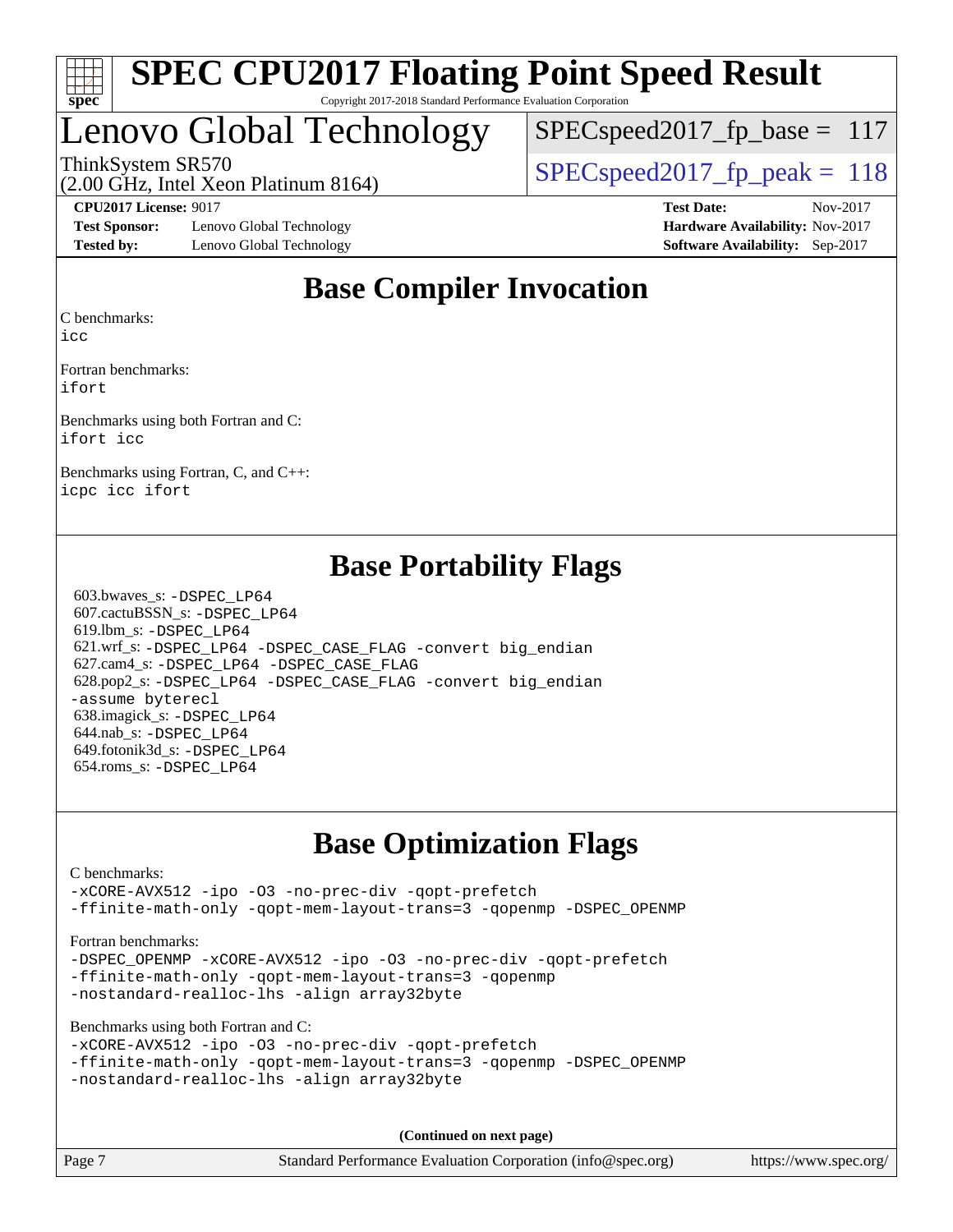

# Lenovo Global Technology

 $SPEC speed2017_fp\_base = 117$ 

(2.00 GHz, Intel Xeon Platinum 8164)

ThinkSystem SR570<br>  $SPEC speed2017$  fp\_peak = 118

**[Test Sponsor:](http://www.spec.org/auto/cpu2017/Docs/result-fields.html#TestSponsor)** Lenovo Global Technology **[Hardware Availability:](http://www.spec.org/auto/cpu2017/Docs/result-fields.html#HardwareAvailability)** Nov-2017 **[Tested by:](http://www.spec.org/auto/cpu2017/Docs/result-fields.html#Testedby)** Lenovo Global Technology **[Software Availability:](http://www.spec.org/auto/cpu2017/Docs/result-fields.html#SoftwareAvailability)** Sep-2017

**[CPU2017 License:](http://www.spec.org/auto/cpu2017/Docs/result-fields.html#CPU2017License)** 9017 **[Test Date:](http://www.spec.org/auto/cpu2017/Docs/result-fields.html#TestDate)** Nov-2017

### **[Base Optimization Flags \(Continued\)](http://www.spec.org/auto/cpu2017/Docs/result-fields.html#BaseOptimizationFlags)**

[Benchmarks using Fortran, C, and C++:](http://www.spec.org/auto/cpu2017/Docs/result-fields.html#BenchmarksusingFortranCandCXX)

[-xCORE-AVX512](http://www.spec.org/cpu2017/results/res2017q4/cpu2017-20171114-00707.flags.html#user_CC_CXX_FCbase_f-xCORE-AVX512) [-ipo](http://www.spec.org/cpu2017/results/res2017q4/cpu2017-20171114-00707.flags.html#user_CC_CXX_FCbase_f-ipo) [-O3](http://www.spec.org/cpu2017/results/res2017q4/cpu2017-20171114-00707.flags.html#user_CC_CXX_FCbase_f-O3) [-no-prec-div](http://www.spec.org/cpu2017/results/res2017q4/cpu2017-20171114-00707.flags.html#user_CC_CXX_FCbase_f-no-prec-div) [-qopt-prefetch](http://www.spec.org/cpu2017/results/res2017q4/cpu2017-20171114-00707.flags.html#user_CC_CXX_FCbase_f-qopt-prefetch) [-ffinite-math-only](http://www.spec.org/cpu2017/results/res2017q4/cpu2017-20171114-00707.flags.html#user_CC_CXX_FCbase_f_finite_math_only_cb91587bd2077682c4b38af759c288ed7c732db004271a9512da14a4f8007909a5f1427ecbf1a0fb78ff2a814402c6114ac565ca162485bbcae155b5e4258871) [-qopt-mem-layout-trans=3](http://www.spec.org/cpu2017/results/res2017q4/cpu2017-20171114-00707.flags.html#user_CC_CXX_FCbase_f-qopt-mem-layout-trans_de80db37974c74b1f0e20d883f0b675c88c3b01e9d123adea9b28688d64333345fb62bc4a798493513fdb68f60282f9a726aa07f478b2f7113531aecce732043) [-qopenmp](http://www.spec.org/cpu2017/results/res2017q4/cpu2017-20171114-00707.flags.html#user_CC_CXX_FCbase_qopenmp_16be0c44f24f464004c6784a7acb94aca937f053568ce72f94b139a11c7c168634a55f6653758ddd83bcf7b8463e8028bb0b48b77bcddc6b78d5d95bb1df2967) [-DSPEC\\_OPENMP](http://www.spec.org/cpu2017/results/res2017q4/cpu2017-20171114-00707.flags.html#suite_CC_CXX_FCbase_DSPEC_OPENMP) [-nostandard-realloc-lhs](http://www.spec.org/cpu2017/results/res2017q4/cpu2017-20171114-00707.flags.html#user_CC_CXX_FCbase_f_2003_std_realloc_82b4557e90729c0f113870c07e44d33d6f5a304b4f63d4c15d2d0f1fab99f5daaed73bdb9275d9ae411527f28b936061aa8b9c8f2d63842963b95c9dd6426b8a) [-align array32byte](http://www.spec.org/cpu2017/results/res2017q4/cpu2017-20171114-00707.flags.html#user_CC_CXX_FCbase_align_array32byte_b982fe038af199962ba9a80c053b8342c548c85b40b8e86eb3cc33dee0d7986a4af373ac2d51c3f7cf710a18d62fdce2948f201cd044323541f22fc0fffc51b6)

### **[Base Other Flags](http://www.spec.org/auto/cpu2017/Docs/result-fields.html#BaseOtherFlags)**

[C benchmarks](http://www.spec.org/auto/cpu2017/Docs/result-fields.html#Cbenchmarks):  $-m64 - std= c11$  $-m64 - std= c11$ 

[Fortran benchmarks](http://www.spec.org/auto/cpu2017/Docs/result-fields.html#Fortranbenchmarks): [-m64](http://www.spec.org/cpu2017/results/res2017q4/cpu2017-20171114-00707.flags.html#user_FCbase_intel_intel64_18.0_af43caccfc8ded86e7699f2159af6efc7655f51387b94da716254467f3c01020a5059329e2569e4053f409e7c9202a7efc638f7a6d1ffb3f52dea4a3e31d82ab)

[Benchmarks using both Fortran and C](http://www.spec.org/auto/cpu2017/Docs/result-fields.html#BenchmarksusingbothFortranandC):  $-m64$   $-std=cl1$ 

[Benchmarks using Fortran, C, and C++:](http://www.spec.org/auto/cpu2017/Docs/result-fields.html#BenchmarksusingFortranCandCXX)  $-m64$   $-std=cl1$ 

### **[Peak Compiler Invocation](http://www.spec.org/auto/cpu2017/Docs/result-fields.html#PeakCompilerInvocation)**

[C benchmarks](http://www.spec.org/auto/cpu2017/Docs/result-fields.html#Cbenchmarks): [icc](http://www.spec.org/cpu2017/results/res2017q4/cpu2017-20171114-00707.flags.html#user_CCpeak_intel_icc_18.0_66fc1ee009f7361af1fbd72ca7dcefbb700085f36577c54f309893dd4ec40d12360134090235512931783d35fd58c0460139e722d5067c5574d8eaf2b3e37e92)

[Fortran benchmarks](http://www.spec.org/auto/cpu2017/Docs/result-fields.html#Fortranbenchmarks): [ifort](http://www.spec.org/cpu2017/results/res2017q4/cpu2017-20171114-00707.flags.html#user_FCpeak_intel_ifort_18.0_8111460550e3ca792625aed983ce982f94888b8b503583aa7ba2b8303487b4d8a21a13e7191a45c5fd58ff318f48f9492884d4413fa793fd88dd292cad7027ca)

[Benchmarks using both Fortran and C](http://www.spec.org/auto/cpu2017/Docs/result-fields.html#BenchmarksusingbothFortranandC): [ifort](http://www.spec.org/cpu2017/results/res2017q4/cpu2017-20171114-00707.flags.html#user_CC_FCpeak_intel_ifort_18.0_8111460550e3ca792625aed983ce982f94888b8b503583aa7ba2b8303487b4d8a21a13e7191a45c5fd58ff318f48f9492884d4413fa793fd88dd292cad7027ca) [icc](http://www.spec.org/cpu2017/results/res2017q4/cpu2017-20171114-00707.flags.html#user_CC_FCpeak_intel_icc_18.0_66fc1ee009f7361af1fbd72ca7dcefbb700085f36577c54f309893dd4ec40d12360134090235512931783d35fd58c0460139e722d5067c5574d8eaf2b3e37e92)

[Benchmarks using Fortran, C, and C++:](http://www.spec.org/auto/cpu2017/Docs/result-fields.html#BenchmarksusingFortranCandCXX) [icpc](http://www.spec.org/cpu2017/results/res2017q4/cpu2017-20171114-00707.flags.html#user_CC_CXX_FCpeak_intel_icpc_18.0_c510b6838c7f56d33e37e94d029a35b4a7bccf4766a728ee175e80a419847e808290a9b78be685c44ab727ea267ec2f070ec5dc83b407c0218cded6866a35d07) [icc](http://www.spec.org/cpu2017/results/res2017q4/cpu2017-20171114-00707.flags.html#user_CC_CXX_FCpeak_intel_icc_18.0_66fc1ee009f7361af1fbd72ca7dcefbb700085f36577c54f309893dd4ec40d12360134090235512931783d35fd58c0460139e722d5067c5574d8eaf2b3e37e92) [ifort](http://www.spec.org/cpu2017/results/res2017q4/cpu2017-20171114-00707.flags.html#user_CC_CXX_FCpeak_intel_ifort_18.0_8111460550e3ca792625aed983ce982f94888b8b503583aa7ba2b8303487b4d8a21a13e7191a45c5fd58ff318f48f9492884d4413fa793fd88dd292cad7027ca)

## **[Peak Portability Flags](http://www.spec.org/auto/cpu2017/Docs/result-fields.html#PeakPortabilityFlags)**

Same as Base Portability Flags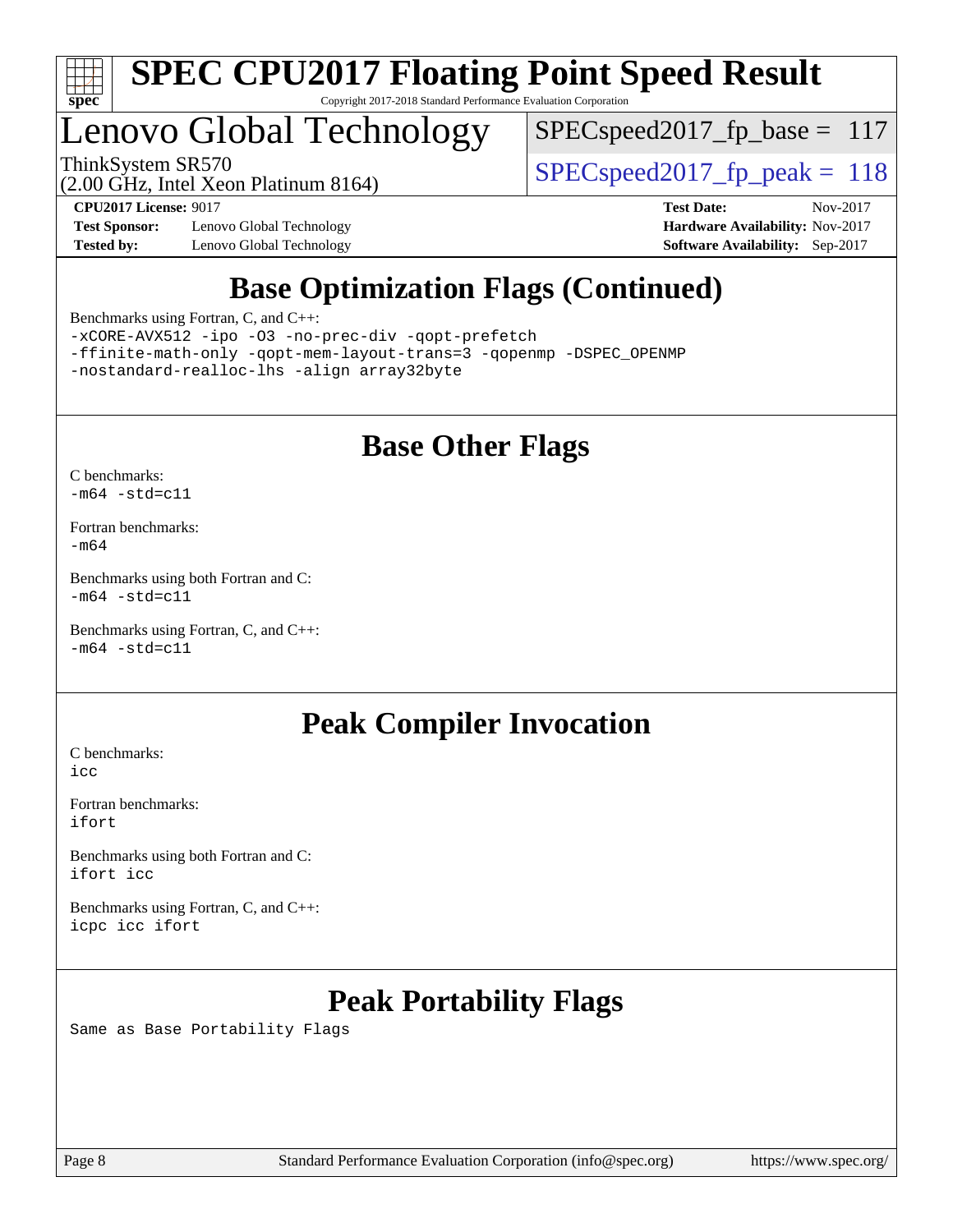

## Lenovo Global Technology

ThinkSystem SR570<br>  $SPEC speed2017$  fp\_peak = 118 SPECspeed2017 fp base =  $117$ 

(2.00 GHz, Intel Xeon Platinum 8164)

**[Test Sponsor:](http://www.spec.org/auto/cpu2017/Docs/result-fields.html#TestSponsor)** Lenovo Global Technology **[Hardware Availability:](http://www.spec.org/auto/cpu2017/Docs/result-fields.html#HardwareAvailability)** Nov-2017 **[Tested by:](http://www.spec.org/auto/cpu2017/Docs/result-fields.html#Testedby)** Lenovo Global Technology **[Software Availability:](http://www.spec.org/auto/cpu2017/Docs/result-fields.html#SoftwareAvailability)** Sep-2017

**[CPU2017 License:](http://www.spec.org/auto/cpu2017/Docs/result-fields.html#CPU2017License)** 9017 **[Test Date:](http://www.spec.org/auto/cpu2017/Docs/result-fields.html#TestDate)** Nov-2017

### **[Peak Optimization Flags](http://www.spec.org/auto/cpu2017/Docs/result-fields.html#PeakOptimizationFlags)**

[C benchmarks](http://www.spec.org/auto/cpu2017/Docs/result-fields.html#Cbenchmarks):

 619.lbm\_s: [-prof-gen](http://www.spec.org/cpu2017/results/res2017q4/cpu2017-20171114-00707.flags.html#user_peakPASS1_CFLAGSPASS1_LDFLAGS619_lbm_s_prof_gen_5aa4926d6013ddb2a31985c654b3eb18169fc0c6952a63635c234f711e6e63dd76e94ad52365559451ec499a2cdb89e4dc58ba4c67ef54ca681ffbe1461d6b36)(pass 1) [-prof-use](http://www.spec.org/cpu2017/results/res2017q4/cpu2017-20171114-00707.flags.html#user_peakPASS2_CFLAGSPASS2_LDFLAGS619_lbm_s_prof_use_1a21ceae95f36a2b53c25747139a6c16ca95bd9def2a207b4f0849963b97e94f5260e30a0c64f4bb623698870e679ca08317ef8150905d41bd88c6f78df73f19)(pass 2) [-O2](http://www.spec.org/cpu2017/results/res2017q4/cpu2017-20171114-00707.flags.html#user_peakPASS1_COPTIMIZE619_lbm_s_f-O2) [-xCORE-AVX512](http://www.spec.org/cpu2017/results/res2017q4/cpu2017-20171114-00707.flags.html#user_peakPASS2_COPTIMIZE619_lbm_s_f-xCORE-AVX512) [-qopt-prefetch](http://www.spec.org/cpu2017/results/res2017q4/cpu2017-20171114-00707.flags.html#user_peakPASS1_COPTIMIZEPASS2_COPTIMIZE619_lbm_s_f-qopt-prefetch) [-ipo](http://www.spec.org/cpu2017/results/res2017q4/cpu2017-20171114-00707.flags.html#user_peakPASS2_COPTIMIZE619_lbm_s_f-ipo) [-O3](http://www.spec.org/cpu2017/results/res2017q4/cpu2017-20171114-00707.flags.html#user_peakPASS2_COPTIMIZE619_lbm_s_f-O3) [-ffinite-math-only](http://www.spec.org/cpu2017/results/res2017q4/cpu2017-20171114-00707.flags.html#user_peakPASS1_COPTIMIZEPASS2_COPTIMIZE619_lbm_s_f_finite_math_only_cb91587bd2077682c4b38af759c288ed7c732db004271a9512da14a4f8007909a5f1427ecbf1a0fb78ff2a814402c6114ac565ca162485bbcae155b5e4258871) [-no-prec-div](http://www.spec.org/cpu2017/results/res2017q4/cpu2017-20171114-00707.flags.html#user_peakPASS2_COPTIMIZE619_lbm_s_f-no-prec-div) [-qopt-mem-layout-trans=3](http://www.spec.org/cpu2017/results/res2017q4/cpu2017-20171114-00707.flags.html#user_peakPASS1_COPTIMIZEPASS2_COPTIMIZE619_lbm_s_f-qopt-mem-layout-trans_de80db37974c74b1f0e20d883f0b675c88c3b01e9d123adea9b28688d64333345fb62bc4a798493513fdb68f60282f9a726aa07f478b2f7113531aecce732043) [-DSPEC\\_SUPPRESS\\_OPENMP](http://www.spec.org/cpu2017/results/res2017q4/cpu2017-20171114-00707.flags.html#suite_peakPASS1_COPTIMIZE619_lbm_s_DSPEC_SUPPRESS_OPENMP) [-qopenmp](http://www.spec.org/cpu2017/results/res2017q4/cpu2017-20171114-00707.flags.html#user_peakPASS2_COPTIMIZE619_lbm_s_qopenmp_16be0c44f24f464004c6784a7acb94aca937f053568ce72f94b139a11c7c168634a55f6653758ddd83bcf7b8463e8028bb0b48b77bcddc6b78d5d95bb1df2967) [-DSPEC\\_OPENMP](http://www.spec.org/cpu2017/results/res2017q4/cpu2017-20171114-00707.flags.html#suite_peakPASS2_COPTIMIZE619_lbm_s_DSPEC_OPENMP) 638.imagick\_s: [-xCORE-AVX512](http://www.spec.org/cpu2017/results/res2017q4/cpu2017-20171114-00707.flags.html#user_peakCOPTIMIZE638_imagick_s_f-xCORE-AVX512) [-ipo](http://www.spec.org/cpu2017/results/res2017q4/cpu2017-20171114-00707.flags.html#user_peakCOPTIMIZE638_imagick_s_f-ipo) [-O3](http://www.spec.org/cpu2017/results/res2017q4/cpu2017-20171114-00707.flags.html#user_peakCOPTIMIZE638_imagick_s_f-O3) [-no-prec-div](http://www.spec.org/cpu2017/results/res2017q4/cpu2017-20171114-00707.flags.html#user_peakCOPTIMIZE638_imagick_s_f-no-prec-div) [-qopt-prefetch](http://www.spec.org/cpu2017/results/res2017q4/cpu2017-20171114-00707.flags.html#user_peakCOPTIMIZE638_imagick_s_f-qopt-prefetch) [-ffinite-math-only](http://www.spec.org/cpu2017/results/res2017q4/cpu2017-20171114-00707.flags.html#user_peakCOPTIMIZE638_imagick_s_f_finite_math_only_cb91587bd2077682c4b38af759c288ed7c732db004271a9512da14a4f8007909a5f1427ecbf1a0fb78ff2a814402c6114ac565ca162485bbcae155b5e4258871) [-qopt-mem-layout-trans=3](http://www.spec.org/cpu2017/results/res2017q4/cpu2017-20171114-00707.flags.html#user_peakCOPTIMIZE638_imagick_s_f-qopt-mem-layout-trans_de80db37974c74b1f0e20d883f0b675c88c3b01e9d123adea9b28688d64333345fb62bc4a798493513fdb68f60282f9a726aa07f478b2f7113531aecce732043) [-qopenmp](http://www.spec.org/cpu2017/results/res2017q4/cpu2017-20171114-00707.flags.html#user_peakCOPTIMIZE638_imagick_s_qopenmp_16be0c44f24f464004c6784a7acb94aca937f053568ce72f94b139a11c7c168634a55f6653758ddd83bcf7b8463e8028bb0b48b77bcddc6b78d5d95bb1df2967) [-DSPEC\\_OPENMP](http://www.spec.org/cpu2017/results/res2017q4/cpu2017-20171114-00707.flags.html#suite_peakCOPTIMIZE638_imagick_s_DSPEC_OPENMP) 644.nab\_s: Same as 638.imagick\_s [Fortran benchmarks:](http://www.spec.org/auto/cpu2017/Docs/result-fields.html#Fortranbenchmarks) [-prof-gen](http://www.spec.org/cpu2017/results/res2017q4/cpu2017-20171114-00707.flags.html#user_FCpeak_prof_gen_5aa4926d6013ddb2a31985c654b3eb18169fc0c6952a63635c234f711e6e63dd76e94ad52365559451ec499a2cdb89e4dc58ba4c67ef54ca681ffbe1461d6b36)(pass 1) [-prof-use](http://www.spec.org/cpu2017/results/res2017q4/cpu2017-20171114-00707.flags.html#user_FCpeak_prof_use_1a21ceae95f36a2b53c25747139a6c16ca95bd9def2a207b4f0849963b97e94f5260e30a0c64f4bb623698870e679ca08317ef8150905d41bd88c6f78df73f19)(pass 2) [-DSPEC\\_SUPPRESS\\_OPENMP](http://www.spec.org/cpu2017/results/res2017q4/cpu2017-20171114-00707.flags.html#suite_FCpeak_DSPEC_SUPPRESS_OPENMP) [-DSPEC\\_OPENMP](http://www.spec.org/cpu2017/results/res2017q4/cpu2017-20171114-00707.flags.html#suite_FCpeak_DSPEC_OPENMP) [-O2](http://www.spec.org/cpu2017/results/res2017q4/cpu2017-20171114-00707.flags.html#user_FCpeak_f-O2) [-xCORE-AVX512](http://www.spec.org/cpu2017/results/res2017q4/cpu2017-20171114-00707.flags.html#user_FCpeak_f-xCORE-AVX512) [-qopt-prefetch](http://www.spec.org/cpu2017/results/res2017q4/cpu2017-20171114-00707.flags.html#user_FCpeak_f-qopt-prefetch) [-ipo](http://www.spec.org/cpu2017/results/res2017q4/cpu2017-20171114-00707.flags.html#user_FCpeak_f-ipo) [-O3](http://www.spec.org/cpu2017/results/res2017q4/cpu2017-20171114-00707.flags.html#user_FCpeak_f-O3) [-ffinite-math-only](http://www.spec.org/cpu2017/results/res2017q4/cpu2017-20171114-00707.flags.html#user_FCpeak_f_finite_math_only_cb91587bd2077682c4b38af759c288ed7c732db004271a9512da14a4f8007909a5f1427ecbf1a0fb78ff2a814402c6114ac565ca162485bbcae155b5e4258871) [-no-prec-div](http://www.spec.org/cpu2017/results/res2017q4/cpu2017-20171114-00707.flags.html#user_FCpeak_f-no-prec-div) [-qopt-mem-layout-trans=3](http://www.spec.org/cpu2017/results/res2017q4/cpu2017-20171114-00707.flags.html#user_FCpeak_f-qopt-mem-layout-trans_de80db37974c74b1f0e20d883f0b675c88c3b01e9d123adea9b28688d64333345fb62bc4a798493513fdb68f60282f9a726aa07f478b2f7113531aecce732043) [-qopenmp](http://www.spec.org/cpu2017/results/res2017q4/cpu2017-20171114-00707.flags.html#user_FCpeak_qopenmp_16be0c44f24f464004c6784a7acb94aca937f053568ce72f94b139a11c7c168634a55f6653758ddd83bcf7b8463e8028bb0b48b77bcddc6b78d5d95bb1df2967) [-nostandard-realloc-lhs](http://www.spec.org/cpu2017/results/res2017q4/cpu2017-20171114-00707.flags.html#user_FCpeak_f_2003_std_realloc_82b4557e90729c0f113870c07e44d33d6f5a304b4f63d4c15d2d0f1fab99f5daaed73bdb9275d9ae411527f28b936061aa8b9c8f2d63842963b95c9dd6426b8a) [-align array32byte](http://www.spec.org/cpu2017/results/res2017q4/cpu2017-20171114-00707.flags.html#user_FCpeak_align_array32byte_b982fe038af199962ba9a80c053b8342c548c85b40b8e86eb3cc33dee0d7986a4af373ac2d51c3f7cf710a18d62fdce2948f201cd044323541f22fc0fffc51b6) [Benchmarks using both Fortran and C](http://www.spec.org/auto/cpu2017/Docs/result-fields.html#BenchmarksusingbothFortranandC): 621.wrf\_s: [-prof-gen](http://www.spec.org/cpu2017/results/res2017q4/cpu2017-20171114-00707.flags.html#user_peakPASS1_CFLAGSPASS1_FFLAGSPASS1_LDFLAGS621_wrf_s_prof_gen_5aa4926d6013ddb2a31985c654b3eb18169fc0c6952a63635c234f711e6e63dd76e94ad52365559451ec499a2cdb89e4dc58ba4c67ef54ca681ffbe1461d6b36)(pass 1) [-prof-use](http://www.spec.org/cpu2017/results/res2017q4/cpu2017-20171114-00707.flags.html#user_peakPASS2_CFLAGSPASS2_FFLAGSPASS2_LDFLAGS621_wrf_s_prof_use_1a21ceae95f36a2b53c25747139a6c16ca95bd9def2a207b4f0849963b97e94f5260e30a0c64f4bb623698870e679ca08317ef8150905d41bd88c6f78df73f19)(pass 2) [-O2](http://www.spec.org/cpu2017/results/res2017q4/cpu2017-20171114-00707.flags.html#user_peakPASS1_COPTIMIZEPASS1_FOPTIMIZE621_wrf_s_f-O2) [-xCORE-AVX512](http://www.spec.org/cpu2017/results/res2017q4/cpu2017-20171114-00707.flags.html#user_peakPASS2_COPTIMIZEPASS2_FOPTIMIZE621_wrf_s_f-xCORE-AVX512) [-qopt-prefetch](http://www.spec.org/cpu2017/results/res2017q4/cpu2017-20171114-00707.flags.html#user_peakPASS1_COPTIMIZEPASS1_FOPTIMIZEPASS2_COPTIMIZEPASS2_FOPTIMIZE621_wrf_s_f-qopt-prefetch) [-ipo](http://www.spec.org/cpu2017/results/res2017q4/cpu2017-20171114-00707.flags.html#user_peakPASS2_COPTIMIZEPASS2_FOPTIMIZE621_wrf_s_f-ipo) [-O3](http://www.spec.org/cpu2017/results/res2017q4/cpu2017-20171114-00707.flags.html#user_peakPASS2_COPTIMIZEPASS2_FOPTIMIZE621_wrf_s_f-O3) [-ffinite-math-only](http://www.spec.org/cpu2017/results/res2017q4/cpu2017-20171114-00707.flags.html#user_peakPASS1_COPTIMIZEPASS1_FOPTIMIZEPASS2_COPTIMIZEPASS2_FOPTIMIZE621_wrf_s_f_finite_math_only_cb91587bd2077682c4b38af759c288ed7c732db004271a9512da14a4f8007909a5f1427ecbf1a0fb78ff2a814402c6114ac565ca162485bbcae155b5e4258871) [-no-prec-div](http://www.spec.org/cpu2017/results/res2017q4/cpu2017-20171114-00707.flags.html#user_peakPASS2_COPTIMIZEPASS2_FOPTIMIZE621_wrf_s_f-no-prec-div) [-qopt-mem-layout-trans=3](http://www.spec.org/cpu2017/results/res2017q4/cpu2017-20171114-00707.flags.html#user_peakPASS1_COPTIMIZEPASS1_FOPTIMIZEPASS2_COPTIMIZEPASS2_FOPTIMIZE621_wrf_s_f-qopt-mem-layout-trans_de80db37974c74b1f0e20d883f0b675c88c3b01e9d123adea9b28688d64333345fb62bc4a798493513fdb68f60282f9a726aa07f478b2f7113531aecce732043) [-DSPEC\\_SUPPRESS\\_OPENMP](http://www.spec.org/cpu2017/results/res2017q4/cpu2017-20171114-00707.flags.html#suite_peakPASS1_COPTIMIZEPASS1_FOPTIMIZE621_wrf_s_DSPEC_SUPPRESS_OPENMP) [-qopenmp](http://www.spec.org/cpu2017/results/res2017q4/cpu2017-20171114-00707.flags.html#user_peakPASS2_COPTIMIZEPASS2_FOPTIMIZE621_wrf_s_qopenmp_16be0c44f24f464004c6784a7acb94aca937f053568ce72f94b139a11c7c168634a55f6653758ddd83bcf7b8463e8028bb0b48b77bcddc6b78d5d95bb1df2967) [-DSPEC\\_OPENMP](http://www.spec.org/cpu2017/results/res2017q4/cpu2017-20171114-00707.flags.html#suite_peakPASS2_COPTIMIZEPASS2_FOPTIMIZE621_wrf_s_DSPEC_OPENMP) [-nostandard-realloc-lhs](http://www.spec.org/cpu2017/results/res2017q4/cpu2017-20171114-00707.flags.html#user_peakEXTRA_FOPTIMIZE621_wrf_s_f_2003_std_realloc_82b4557e90729c0f113870c07e44d33d6f5a304b4f63d4c15d2d0f1fab99f5daaed73bdb9275d9ae411527f28b936061aa8b9c8f2d63842963b95c9dd6426b8a) [-align array32byte](http://www.spec.org/cpu2017/results/res2017q4/cpu2017-20171114-00707.flags.html#user_peakEXTRA_FOPTIMIZE621_wrf_s_align_array32byte_b982fe038af199962ba9a80c053b8342c548c85b40b8e86eb3cc33dee0d7986a4af373ac2d51c3f7cf710a18d62fdce2948f201cd044323541f22fc0fffc51b6) 627.cam4\_s: [-xCORE-AVX512](http://www.spec.org/cpu2017/results/res2017q4/cpu2017-20171114-00707.flags.html#user_peakCOPTIMIZEFOPTIMIZE627_cam4_s_f-xCORE-AVX512) [-ipo](http://www.spec.org/cpu2017/results/res2017q4/cpu2017-20171114-00707.flags.html#user_peakCOPTIMIZEFOPTIMIZE627_cam4_s_f-ipo) [-O3](http://www.spec.org/cpu2017/results/res2017q4/cpu2017-20171114-00707.flags.html#user_peakCOPTIMIZEFOPTIMIZE627_cam4_s_f-O3) [-no-prec-div](http://www.spec.org/cpu2017/results/res2017q4/cpu2017-20171114-00707.flags.html#user_peakCOPTIMIZEFOPTIMIZE627_cam4_s_f-no-prec-div) [-qopt-prefetch](http://www.spec.org/cpu2017/results/res2017q4/cpu2017-20171114-00707.flags.html#user_peakCOPTIMIZEFOPTIMIZE627_cam4_s_f-qopt-prefetch) [-ffinite-math-only](http://www.spec.org/cpu2017/results/res2017q4/cpu2017-20171114-00707.flags.html#user_peakCOPTIMIZEFOPTIMIZE627_cam4_s_f_finite_math_only_cb91587bd2077682c4b38af759c288ed7c732db004271a9512da14a4f8007909a5f1427ecbf1a0fb78ff2a814402c6114ac565ca162485bbcae155b5e4258871) [-qopt-mem-layout-trans=3](http://www.spec.org/cpu2017/results/res2017q4/cpu2017-20171114-00707.flags.html#user_peakCOPTIMIZEFOPTIMIZE627_cam4_s_f-qopt-mem-layout-trans_de80db37974c74b1f0e20d883f0b675c88c3b01e9d123adea9b28688d64333345fb62bc4a798493513fdb68f60282f9a726aa07f478b2f7113531aecce732043) [-qopenmp](http://www.spec.org/cpu2017/results/res2017q4/cpu2017-20171114-00707.flags.html#user_peakCOPTIMIZEFOPTIMIZE627_cam4_s_qopenmp_16be0c44f24f464004c6784a7acb94aca937f053568ce72f94b139a11c7c168634a55f6653758ddd83bcf7b8463e8028bb0b48b77bcddc6b78d5d95bb1df2967) [-DSPEC\\_OPENMP](http://www.spec.org/cpu2017/results/res2017q4/cpu2017-20171114-00707.flags.html#suite_peakCOPTIMIZEFOPTIMIZE627_cam4_s_DSPEC_OPENMP) [-nostandard-realloc-lhs](http://www.spec.org/cpu2017/results/res2017q4/cpu2017-20171114-00707.flags.html#user_peakEXTRA_FOPTIMIZE627_cam4_s_f_2003_std_realloc_82b4557e90729c0f113870c07e44d33d6f5a304b4f63d4c15d2d0f1fab99f5daaed73bdb9275d9ae411527f28b936061aa8b9c8f2d63842963b95c9dd6426b8a) [-align array32byte](http://www.spec.org/cpu2017/results/res2017q4/cpu2017-20171114-00707.flags.html#user_peakEXTRA_FOPTIMIZE627_cam4_s_align_array32byte_b982fe038af199962ba9a80c053b8342c548c85b40b8e86eb3cc33dee0d7986a4af373ac2d51c3f7cf710a18d62fdce2948f201cd044323541f22fc0fffc51b6) 628.pop2\_s: Same as 621.wrf\_s [Benchmarks using Fortran, C, and C++](http://www.spec.org/auto/cpu2017/Docs/result-fields.html#BenchmarksusingFortranCandCXX): [-prof-gen](http://www.spec.org/cpu2017/results/res2017q4/cpu2017-20171114-00707.flags.html#user_CC_CXX_FCpeak_prof_gen_5aa4926d6013ddb2a31985c654b3eb18169fc0c6952a63635c234f711e6e63dd76e94ad52365559451ec499a2cdb89e4dc58ba4c67ef54ca681ffbe1461d6b36)(pass 1) [-prof-use](http://www.spec.org/cpu2017/results/res2017q4/cpu2017-20171114-00707.flags.html#user_CC_CXX_FCpeak_prof_use_1a21ceae95f36a2b53c25747139a6c16ca95bd9def2a207b4f0849963b97e94f5260e30a0c64f4bb623698870e679ca08317ef8150905d41bd88c6f78df73f19)(pass 2) [-O2](http://www.spec.org/cpu2017/results/res2017q4/cpu2017-20171114-00707.flags.html#user_CC_CXX_FCpeak_f-O2) [-xCORE-AVX512](http://www.spec.org/cpu2017/results/res2017q4/cpu2017-20171114-00707.flags.html#user_CC_CXX_FCpeak_f-xCORE-AVX512) [-qopt-prefetch](http://www.spec.org/cpu2017/results/res2017q4/cpu2017-20171114-00707.flags.html#user_CC_CXX_FCpeak_f-qopt-prefetch) [-ipo](http://www.spec.org/cpu2017/results/res2017q4/cpu2017-20171114-00707.flags.html#user_CC_CXX_FCpeak_f-ipo) [-O3](http://www.spec.org/cpu2017/results/res2017q4/cpu2017-20171114-00707.flags.html#user_CC_CXX_FCpeak_f-O3) [-ffinite-math-only](http://www.spec.org/cpu2017/results/res2017q4/cpu2017-20171114-00707.flags.html#user_CC_CXX_FCpeak_f_finite_math_only_cb91587bd2077682c4b38af759c288ed7c732db004271a9512da14a4f8007909a5f1427ecbf1a0fb78ff2a814402c6114ac565ca162485bbcae155b5e4258871) [-no-prec-div](http://www.spec.org/cpu2017/results/res2017q4/cpu2017-20171114-00707.flags.html#user_CC_CXX_FCpeak_f-no-prec-div) [-qopt-mem-layout-trans=3](http://www.spec.org/cpu2017/results/res2017q4/cpu2017-20171114-00707.flags.html#user_CC_CXX_FCpeak_f-qopt-mem-layout-trans_de80db37974c74b1f0e20d883f0b675c88c3b01e9d123adea9b28688d64333345fb62bc4a798493513fdb68f60282f9a726aa07f478b2f7113531aecce732043) [-DSPEC\\_SUPPRESS\\_OPENMP](http://www.spec.org/cpu2017/results/res2017q4/cpu2017-20171114-00707.flags.html#suite_CC_CXX_FCpeak_DSPEC_SUPPRESS_OPENMP) [-qopenmp](http://www.spec.org/cpu2017/results/res2017q4/cpu2017-20171114-00707.flags.html#user_CC_CXX_FCpeak_qopenmp_16be0c44f24f464004c6784a7acb94aca937f053568ce72f94b139a11c7c168634a55f6653758ddd83bcf7b8463e8028bb0b48b77bcddc6b78d5d95bb1df2967) [-DSPEC\\_OPENMP](http://www.spec.org/cpu2017/results/res2017q4/cpu2017-20171114-00707.flags.html#suite_CC_CXX_FCpeak_DSPEC_OPENMP) [-nostandard-realloc-lhs](http://www.spec.org/cpu2017/results/res2017q4/cpu2017-20171114-00707.flags.html#user_CC_CXX_FCpeak_f_2003_std_realloc_82b4557e90729c0f113870c07e44d33d6f5a304b4f63d4c15d2d0f1fab99f5daaed73bdb9275d9ae411527f28b936061aa8b9c8f2d63842963b95c9dd6426b8a) [-align array32byte](http://www.spec.org/cpu2017/results/res2017q4/cpu2017-20171114-00707.flags.html#user_CC_CXX_FCpeak_align_array32byte_b982fe038af199962ba9a80c053b8342c548c85b40b8e86eb3cc33dee0d7986a4af373ac2d51c3f7cf710a18d62fdce2948f201cd044323541f22fc0fffc51b6) **[Peak Other Flags](http://www.spec.org/auto/cpu2017/Docs/result-fields.html#PeakOtherFlags)** [C benchmarks](http://www.spec.org/auto/cpu2017/Docs/result-fields.html#Cbenchmarks):  $-m64 - std= c11$  $-m64 - std= c11$ **(Continued on next page)**

Page 9 Standard Performance Evaluation Corporation [\(info@spec.org\)](mailto:info@spec.org) <https://www.spec.org/>